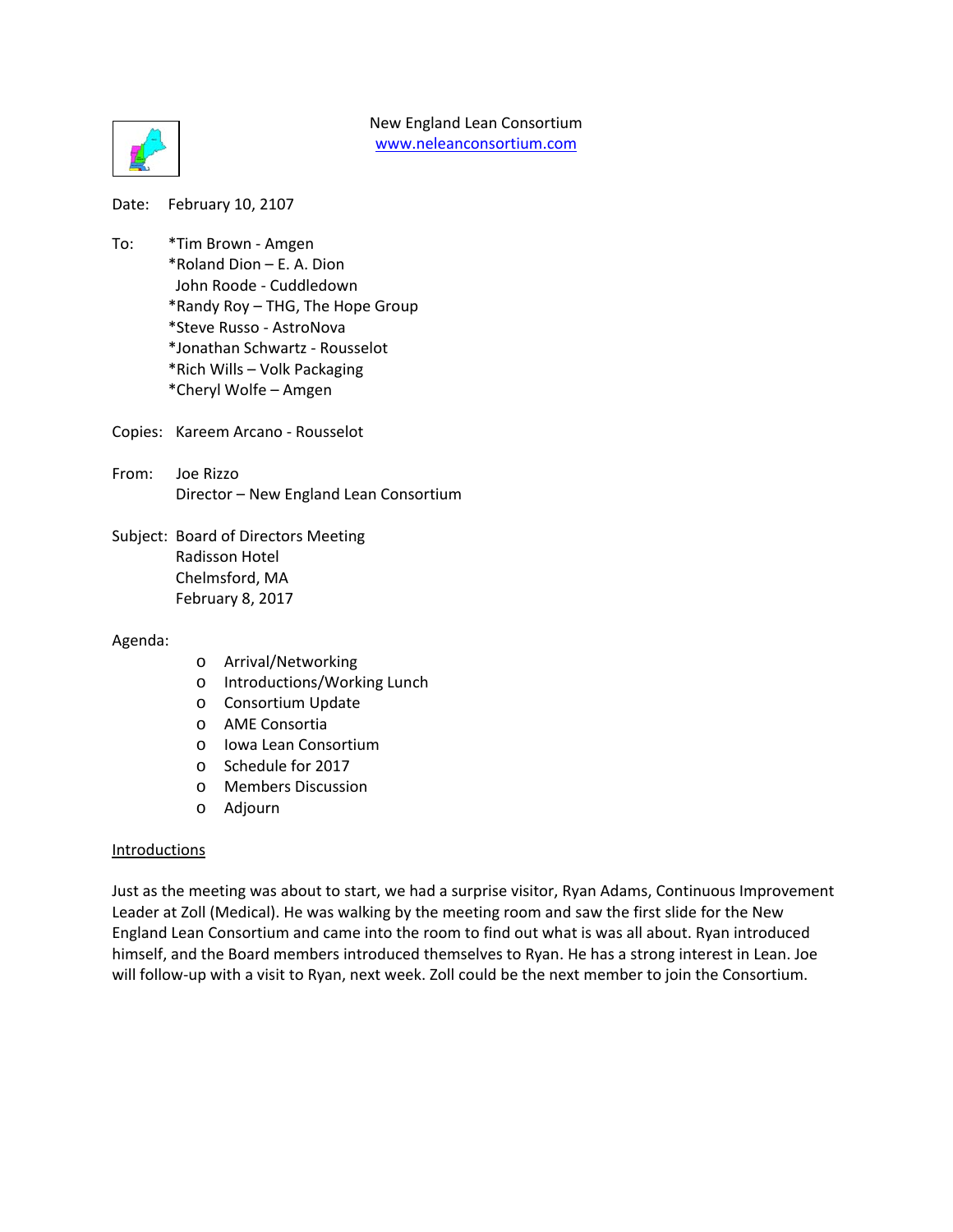## Consortium Update

The New England Lean Consortium currently has eight (8) members. They are:

- Amgen
- Astro-Nova
- Cuddledown
- E. A. Dion
- L3-KEO
- Rousselot
- THG (the Hope Group)
- Volk Packaging

In December, we lost **Albany Engineered Composites**. There renewal was due in December. They did not renew due to several Senior Management changes taking place. Once the management stabilizes, I will approach them, again, about membership in the New England Lean Consortium.

In January, we lost **Micro-Vision**, again, due to management changes. Eric Anderson, Operations Manager, was let go in January. Once the management stabilizes, I will approach them, again, about membership in the New England Lean Consortium.

In March, we lose **L3-KEO**, as Dave Beaudet informed me several months ago, they would not be renewing their membership. He said that he was disappointed with the results of the Plus/Delta feedback sessions at the end of the first two meetings that we had at L3-KEO. He also complained about the long driving distances that he and his people had to travel to attend the Lean Leader Meetings.

A question came up about **FMI, Fiber Materials Incorporated**. Three people from FMI attended the last Lean Leaders Meeting at Volk Packaging. Joe was invited to take a tour of FMI by Scott Braman, Production Manager and former Manufacturing Manager at Cuddledown. During that tour, Scott expressed an interest in joining the New England Lean Consortium. Jonathan Schwartz volunteered to call Rob Pierson, the President of FMI, to assess their interest in joining the NELC.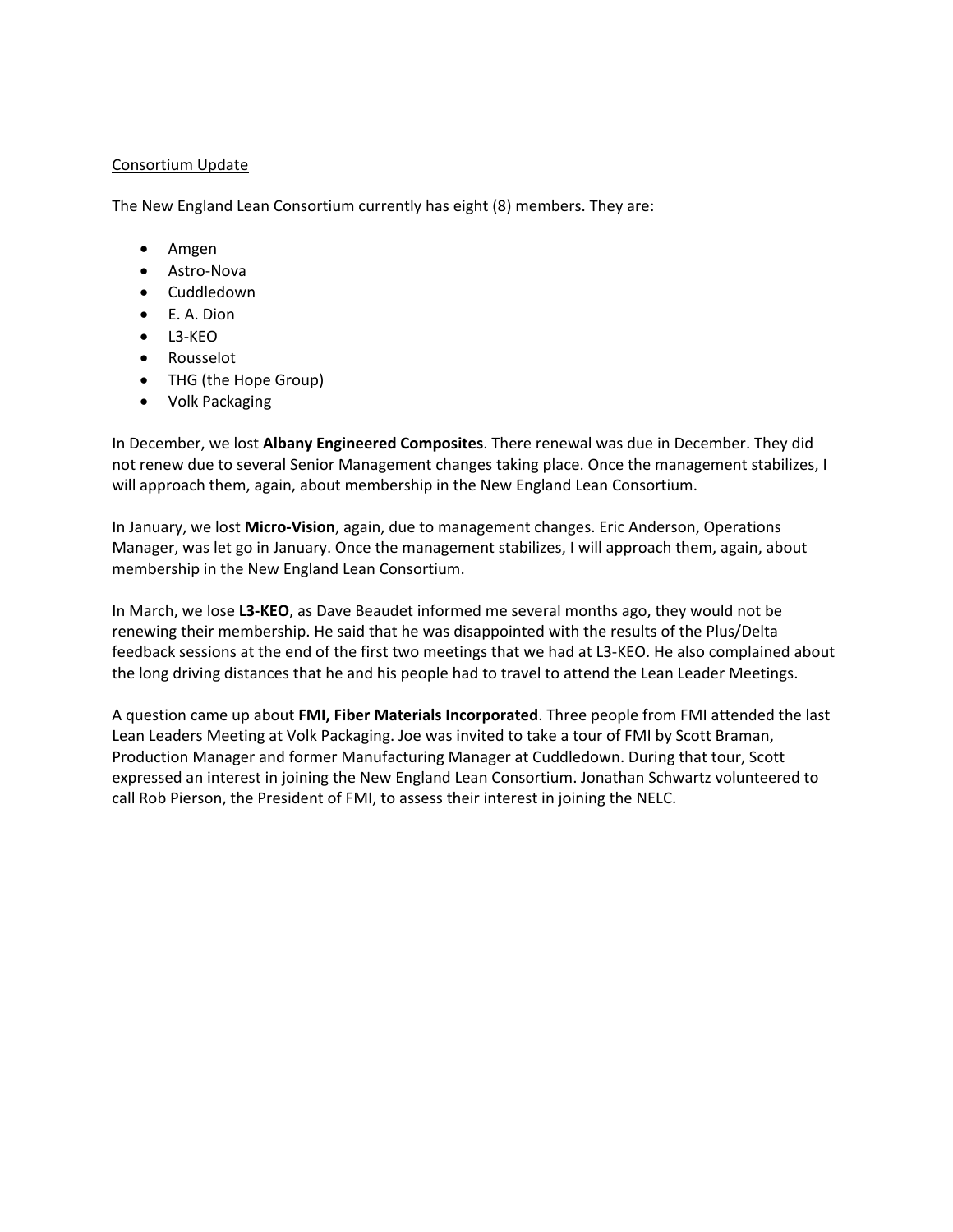### Upcoming Events

February 8th - BOD Meeting **Week of Feb 20th - Lean 101 Training -Rescheduled March TBD** – Lean Leaders Meeting at AMGEN **Week of Mar 20th – Lean 101 Training @ THG** March 29th – Lean 101 at Cambridge Innovation Center March 30th, 31st – DigiFab - Microsoft Nerd Center **April – Lean Leaders Meeting @ Rousselot** April 23rd – Speaker at American Precast Association **Week of April 17th - Lean 101 Training @ AstroNova** May **June – Lean Leaders Meeting @ THG** July August – Board of Directors Meeting **September – Lean Leaders Meeting @ AstroNova** October **November – Lean Leaders Meeting @ E. A. Dion Kaizen at Volk Packaging. Date TBD**

The decisions made at the BOD Meeting are highlighted **BOLD**

The team decided to postpone and reschedule the Lean 101 scheduled for the week of February 20<sup>th</sup> as there is not enough time to prepare for and market the event.

### AME Consortia

Joe, along with five other Directors of former AME Consortia, have been working with George Saiz, President of AME, to work on a Value Proposition for AME Consortia, and also to work on an Independent Contractor Agreement for the Directors of AME Consortia. On January 1, 2017, AME and Optima Associates formerly ended their working agreement. AME now has a strategic objective to organize and oversee AME Consortia throughout the US. They will be hiring a Master Facilitator to work with the AME Consortia and to give them a voice at AME HQ and at AME Board Meetings.

Joe presented the Value proposition to the Board.

The AME Consortia Value Proposition relies heavily on membership in AME through a Corporate Membership. AME added an incentive of a \$250 deduction off the \$4,000 fee for the Champions Club. AME also added the incentive of attending the Annual Conference as part of a Large Group, AME Consortia. The Large Group participation comes with some added benefits at the Conference. The AME Value Proposition can be found in **Exhibit A**.

### Iowa Lean Consortium

Joe was recently contacted by Teresa McMahon, Executive Director of the Iowa Lean Consortium, ILC to do some benchmarking of both organizations. Teresa runs a very successful Lean Consortium as she has 126 members. One of the factors of her success is a sliding scale of membership fees, based on the number of employees in the member company or organization.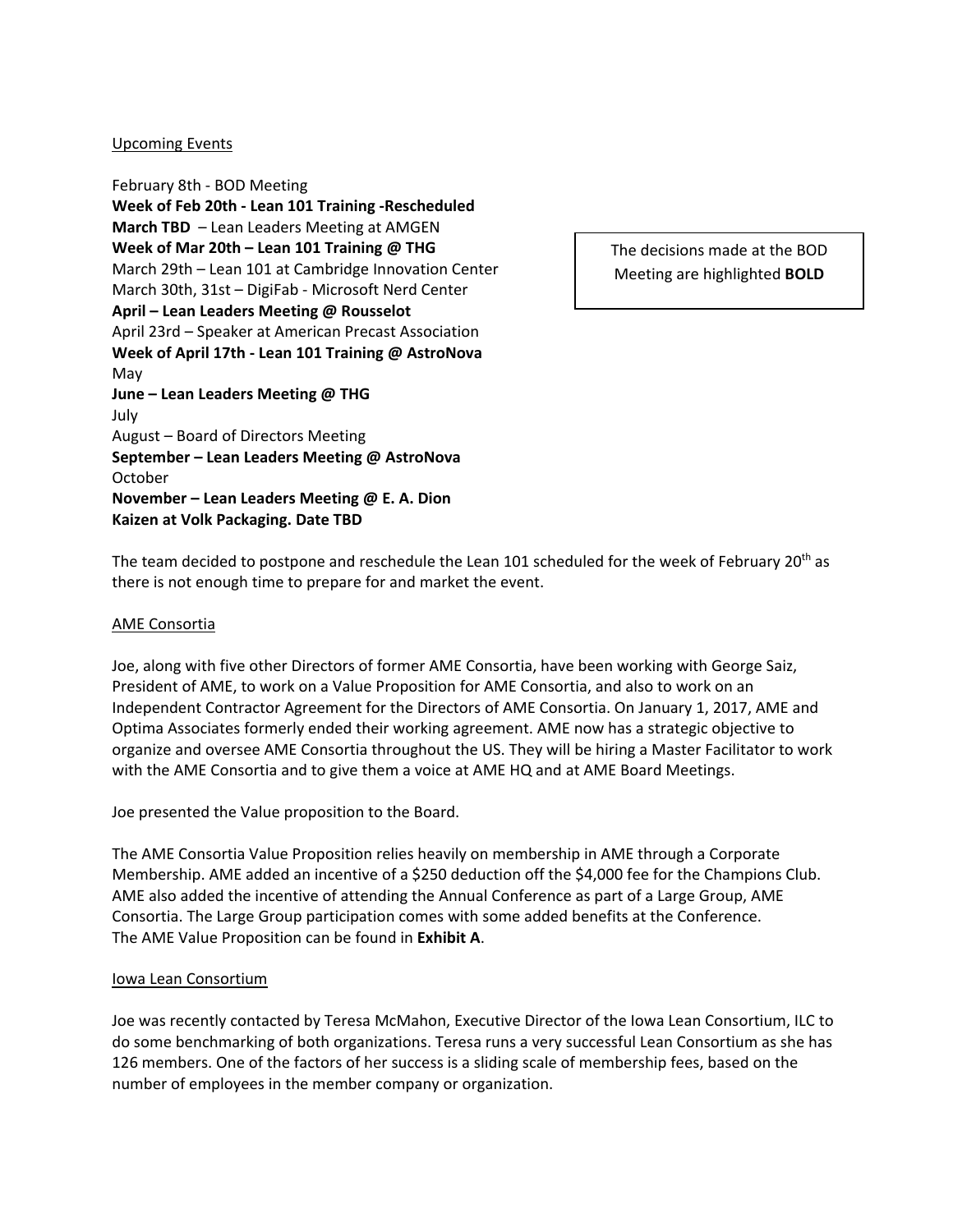Joe presented the Value Proposition for the Iowa Lean Consortium, which can be found in **Exhibit A**.

After much discussion about the pros and cons of each model, the Board decided on a modified version of the ILC. The Board thought the fees for the ILC were too low, and the fee of \$4,800 for an AME Consortium was too high. The Board decided on the fee structure below.

## Membership Fees

| No. of Employees | Annual Membership Fee |
|------------------|-----------------------|
| $1 - 50$         | \$750                 |
| $51 - 100$       | \$1,000               |
| $101 - 150$      | \$1,500               |
| $151 - 250$      | \$2,000               |
| $251 - 500$      | \$2,500               |
| $501+$           | \$3,000               |

Note:

- The current annual membership fee of \$4,200 per member will remain in effect until the time of renewal. At that time the new fee structure will be applied to the current members.
- New members will be offered the new fee structure.

## Additional Activities

The Board members expressed an interest in the following activities:

- Shared Kaizens
	- o Any member can announce a kaizen at their facility and invite representatives from other members to attend
	- o The outside participants will provide additions resources to the host company and provide the "fresh pair of eyes" to ask the "Why?" questions.
- Plant Tours of non-member companies
	- o The Gemline and Wiremold are two companies that the members would like to tour.
- Roundtable discussions of a common interest or problem on GoToMeeting.com or Skype
	- o Jonathan Schwartz would like to have a Roundtable discussion of "How to Manage a Lean program". Joe will set that up.

**Next Meeting**: August, date TBD.